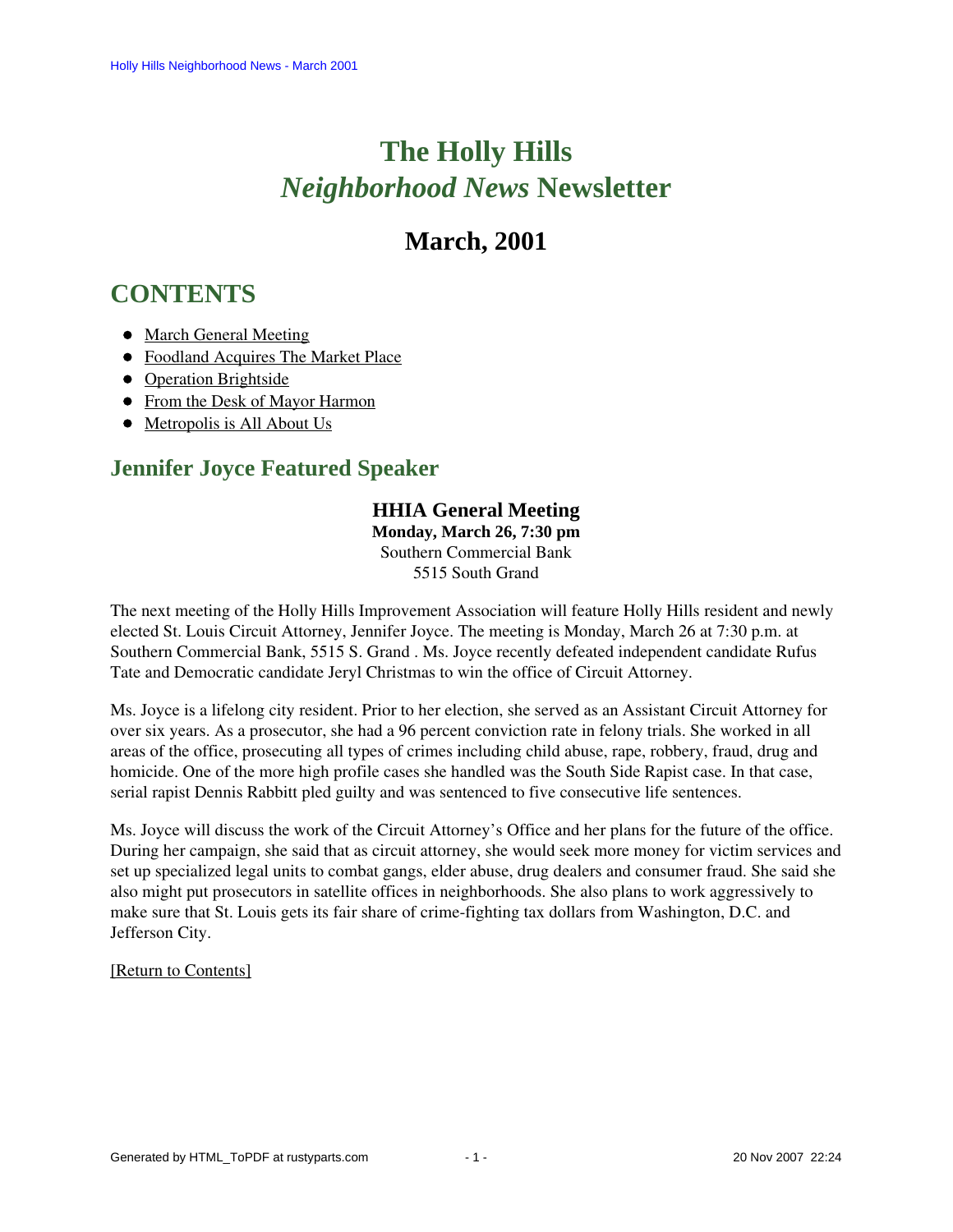## **Foodland Acquires The Market Place**

When Joe Koppeis opened The Market Place of Holly Hills a couple of years ago, he envisioned a location that would serve as both a grocery store and a gathering place for the community. Fortunately, these plans did not change when Barney Miller, owner of Foodland, purchased The Market Place this fall.

While the signage will change, Miller plans to leave the general layout of the store similar to the way it was designed. At the same time, he is making improvements that he hopes will enable a thriving, profitable business. Most notably, Miller is focusing on lowering prices and ensuring stock on the shelves is current and available.

Referring to himself as "the grocery guy," Miller has a long-standing background in grocery store management, beginning with the former Kroger stores. He reports that his two other Foodland locations - one in Illinois and another on Jefferson just north of I-44 -- are operating profitably.

Miller will be attending our upcoming Monday, March 26 general meeting to introduce himself and to answer any questions you may have. We encourage Holly Hills residents to patronize our neighborhood businesses whenever possible. When they grow, we all grow.

#### <span id="page-1-0"></span>[\[Return to Contents\]](#page-0-2)

## **Operation Brightside**

The date for Blitz Saturday is March 31st. This is the day neighbors can really turn out in force to show that they care about their neighborhood (and if you are reading this, chances are you do too!). You can borrow tools for cleaning up alleys, streets, parkways, etc. from the city. There are also flowers available for planting in public places. This year there is an opportunity to reward your "crew" for your efforts. A block party kit (24 hot dogs, buns, chips, soda) will be available to groups of 15 or more that help on Blitz day. For more information, contact your block captain, or call Operation Brightside at 772-4646.

A little litter goes a long way in either direction. One piece of trash can ruin your whole view. On the other hand, one piece of litter picked up and deposited in the proper place is not an awesome task to be undertaken, but it makes a huge difference!

There will be a 2.5 mile walk on May 19, 2001 to help support the efforts of Operation Brightside. There are great prizes and opportunities to meet others that care about their community. Call 772-4646 for more information.

#### <span id="page-1-1"></span>[\[Return to Contents\]](#page-0-2)

### **From the Desk of Mayor Harmon**

As everyone in the St. Louis area is aware, this winter season has been particularly harsh. As a result, our home heating bills have soared compared to last year's costs. Additional financial help to pay heating bills is now available for income-eligible households. The city has received approximately \$3.5 million in grant money from a Federal Contingency Fund for low-income assistance and utility crisis intervention. These funds are available now through Human Development Coporation's (HDC) St. Louis Energy Crisis